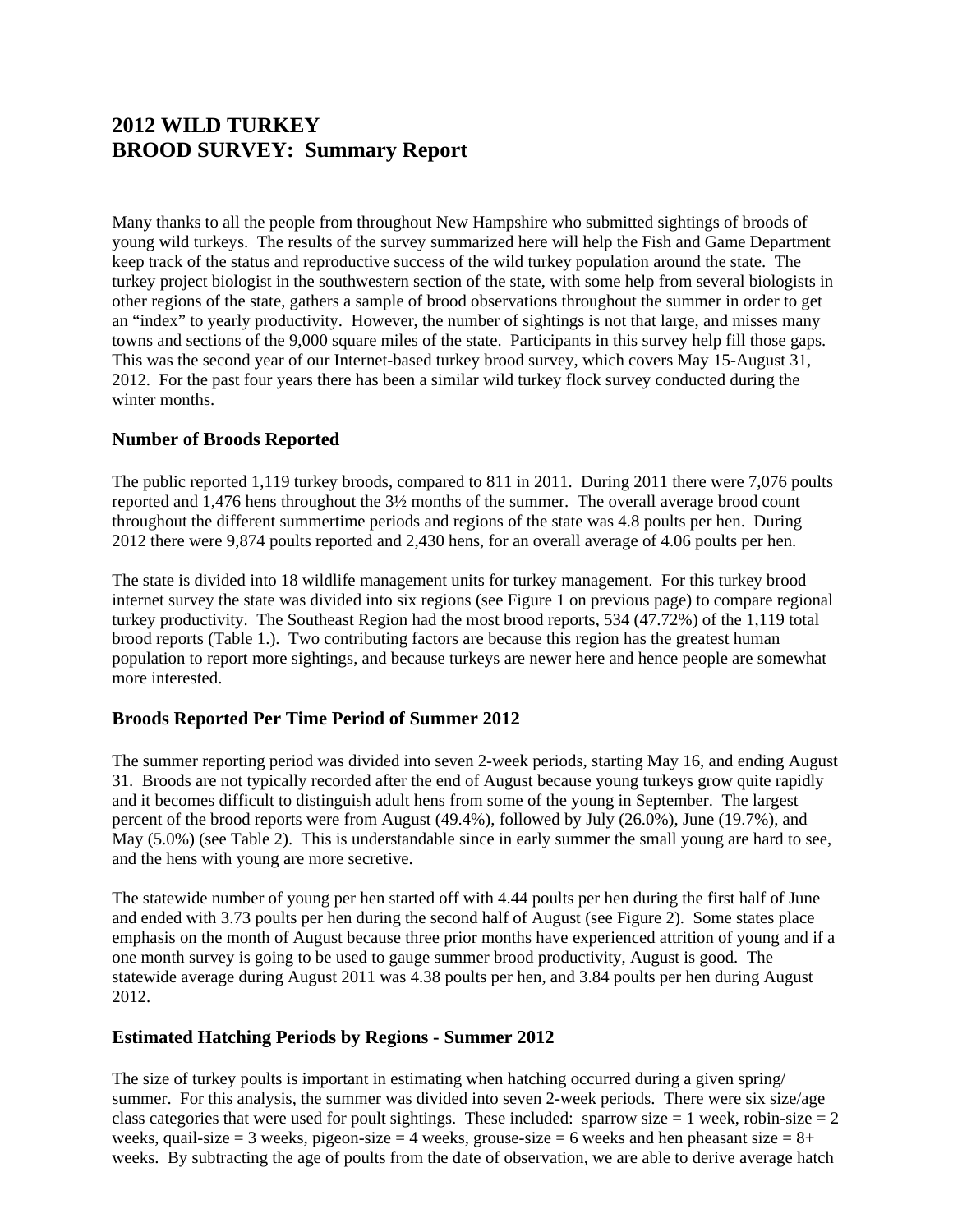dates (see Table 4). Based on this analysis, approximately 35% of the average statewide hatch was in May, 44% of the hatch in June and 20% in July. There was variation in hatching periods among the regions of the state. The easiest winter in 40+ years stimulated early breeding/nesting, and earlier hatching was expected compared to the long term hatching dates. Several regions had relatively high hatching percentages during May 2012 of 50.16%, 42.86% and 40.00%. Figure 4 compares the statewide hatching periods between summer 2011 and summer 2012. There was slightly more of the hatch in May 2012 (35.30%) than May 2011 (33.52). June 2011 had more of the hatch (54.75%) than June 2012 (44.05%). July 2012 had somewhat more of the hatch (20.43%) than July 2011 (11.31%).

Because of such a mild winter and early spring, it is thought that the great majority of hens initiated nesting activity during May and early June, 2012. The spikes on the graph in Figure 4 of 23.48% of the hatch during the period June 16-30, and the 15.91% of the hatch during the period July 1-15, are believed to be largely hatches from re-nesting. Observations of the turkey project biologist in southwestern New Hampshire indicated that approximately 26% of the broods seen in late summer, because of the small size of poults, were from re-nests.

The "average" hatching dates for the size regions of the state were: North (June 7), White Mountains (June 8), West Central (June 21), Southwest (June 10), East Central (June 9), and Southeast (June 12). The average hatching date statewide or for the size regions combined was June  $11<sup>th</sup>$ .

#### **Conclusions:**

Winter 2012 was one of the mildest winters in 40+ years, with very little snowfall. That, and one of the earliest spring green-ups in years, stimulated early turkey breeding/nesting and hatching. Statewide, approximately 35% of the hatch for summer 2012 occurred during May. The largest percentage of the hatch was during June (44%). The "average" hatching date for all the broods from the six regions of the state was June  $11^{th}$ .

During summer 2012 the public reported 1,119 turkey broods totaling 9,874 poults with 2,430 hens, for an overall average of 4.06 poults per hen. This was somewhat more than 811 broods totaling the 7,076 poults with 1,476 hens, for an overall average of 4.8 poults per hen during summer 2011. The number of young per hen over the six regions of the state varied somewhat. During August 2011 the statewide average was 4.38 poults per hen and 3.84 poults per hen in August 2012, for 0.54 poults less in 2012.

The semi-drought conditions during early summer 2012 resulted in favorable hatching weather and subsequently good numbers of poults in many brood observations. Because of considerable early hatching during spring 2012 it was somewhat difficult to tell young from hens in August. The sightings of numerous flocks during fall 2012 confirm that the degree of reproductive success of the state's wild turkey population was fairly good for 2012.

Thank you again for your interest and participation in New Hampshire's second internet-based turkey brood survey. We look forward to your continued participation in future years.

> Ted Walski Turkey Project Biologist December 6, 2012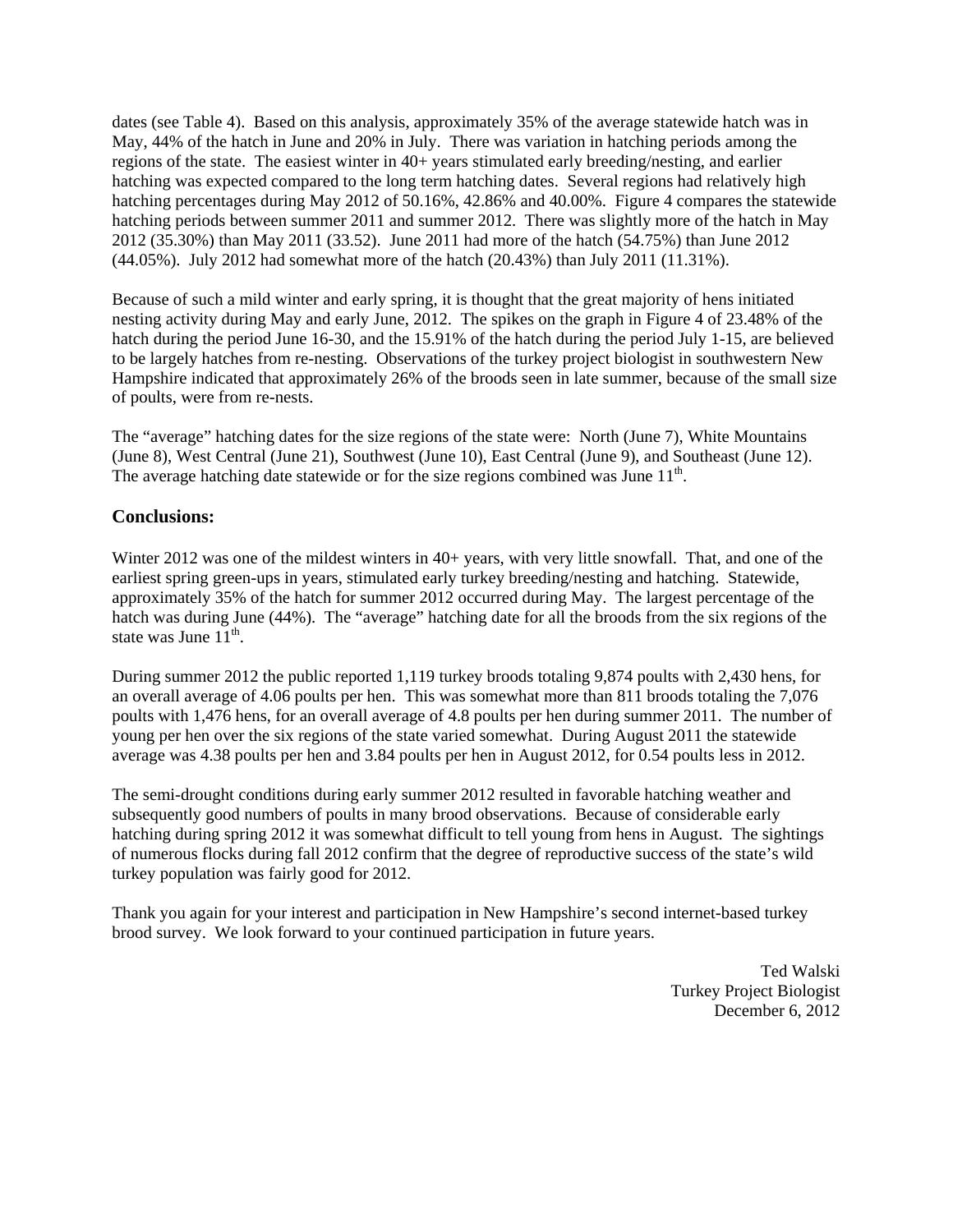Figure 1 is map of turkey WMUs and regions from last year's summary.

On the following are the rest of the tables and figures.

TABLE 1. Number of broods reported by region (2012).

| <b>Region of</b><br>NΗ    | Number of<br><b>Broods</b> | $%$ of the<br>Total | <b>WMUs</b><br>Covered | <b>Counties</b>                                  |
|---------------------------|----------------------------|---------------------|------------------------|--------------------------------------------------|
| White<br><b>Mountains</b> | 48                         | 4.29                | E, F                   | Carroll, Grafton                                 |
| North                     | 37                         | 3.31                | A, B, C1, C2           | Coos                                             |
| West<br>Central           | 107                        | 9.56                | D1, D2, G              | Grafton                                          |
| East<br>Cental            | 172                        | 15.37               | J1, J2                 | Carroll, Belknap,<br><b>Merrimack</b>            |
| Southwest                 | 221                        | 19.75               | H1, H2, I1, I2         | Sullivan, Cheshire                               |
| <b>Southeast</b>          | 534                        | 47.72               | K, L, M                | Hillsborough,<br>Rockingham,<br><b>Strafford</b> |
| <b>Statewide</b>          | 1,119                      | 100%                | All                    | All                                              |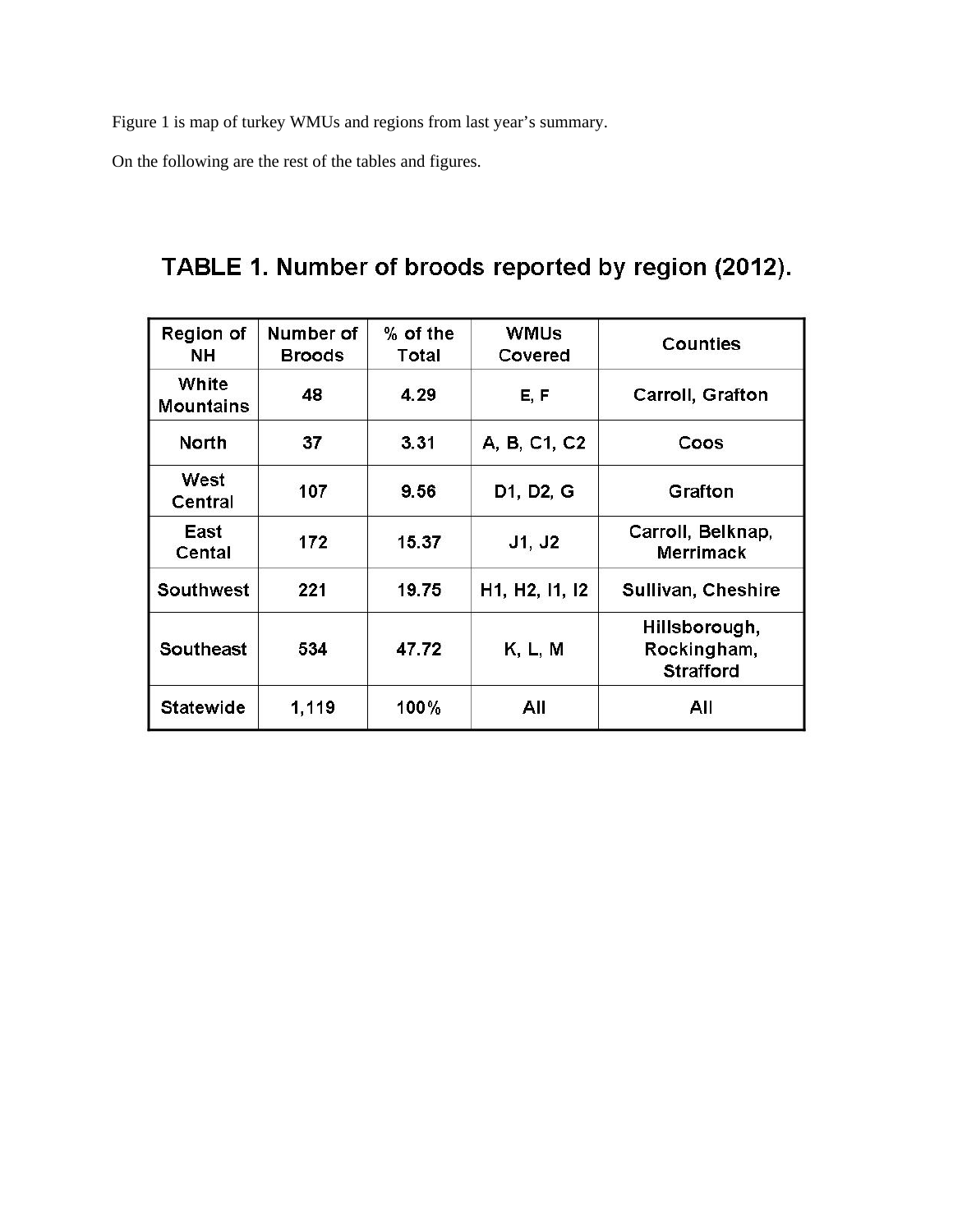TABLE 2. Number of broods and poults per hen per<br>time period (2012).

| <b>Sample</b><br>Period | <b>Number of Poults</b><br>Per Hen | <b>Number of Broods</b><br><b>Per Time Period</b> |  |  |  |
|-------------------------|------------------------------------|---------------------------------------------------|--|--|--|
| May 16-31               | 3.24                               | 54                                                |  |  |  |
| <b>June 1-15</b>        | 4.44                               | 105                                               |  |  |  |
| <b>June 16-30</b>       | 4.54                               | 109                                               |  |  |  |
| <b>July 1-15</b>        | 5.31                               | 110                                               |  |  |  |
| <b>July 16-31</b>       | 4.07                               | 173                                               |  |  |  |
| August 1-15             | 3.88                               | 386                                               |  |  |  |
| <b>August 16-31</b>     | 3.73                               | 151                                               |  |  |  |
| August 1-31             | 3.84                               | 537                                               |  |  |  |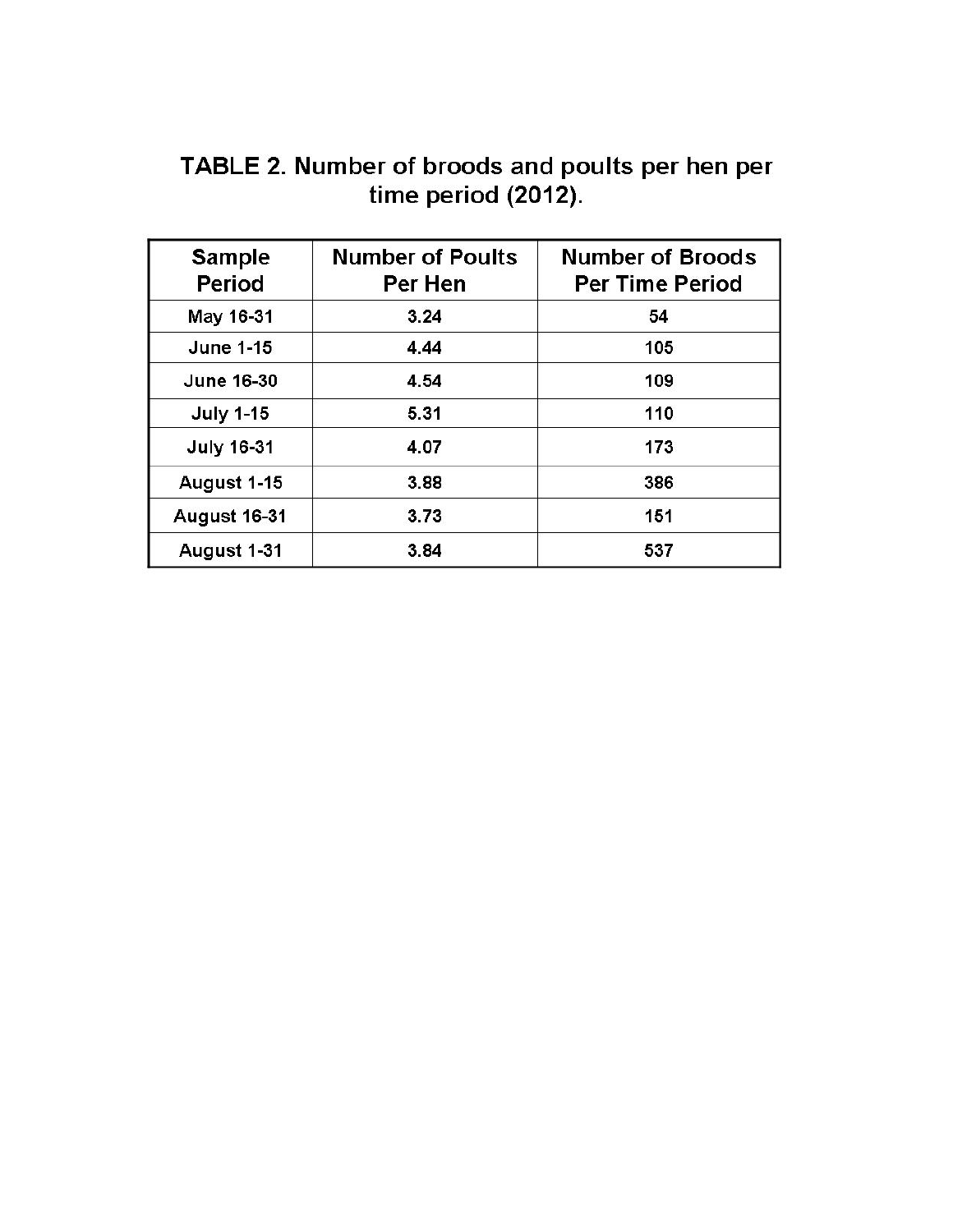

FIGURE 2. Statewide number of poults (1-week to 8+ weeks old) per hen by 2-week time period\*.

\* - May data excluded due to small sample sizes.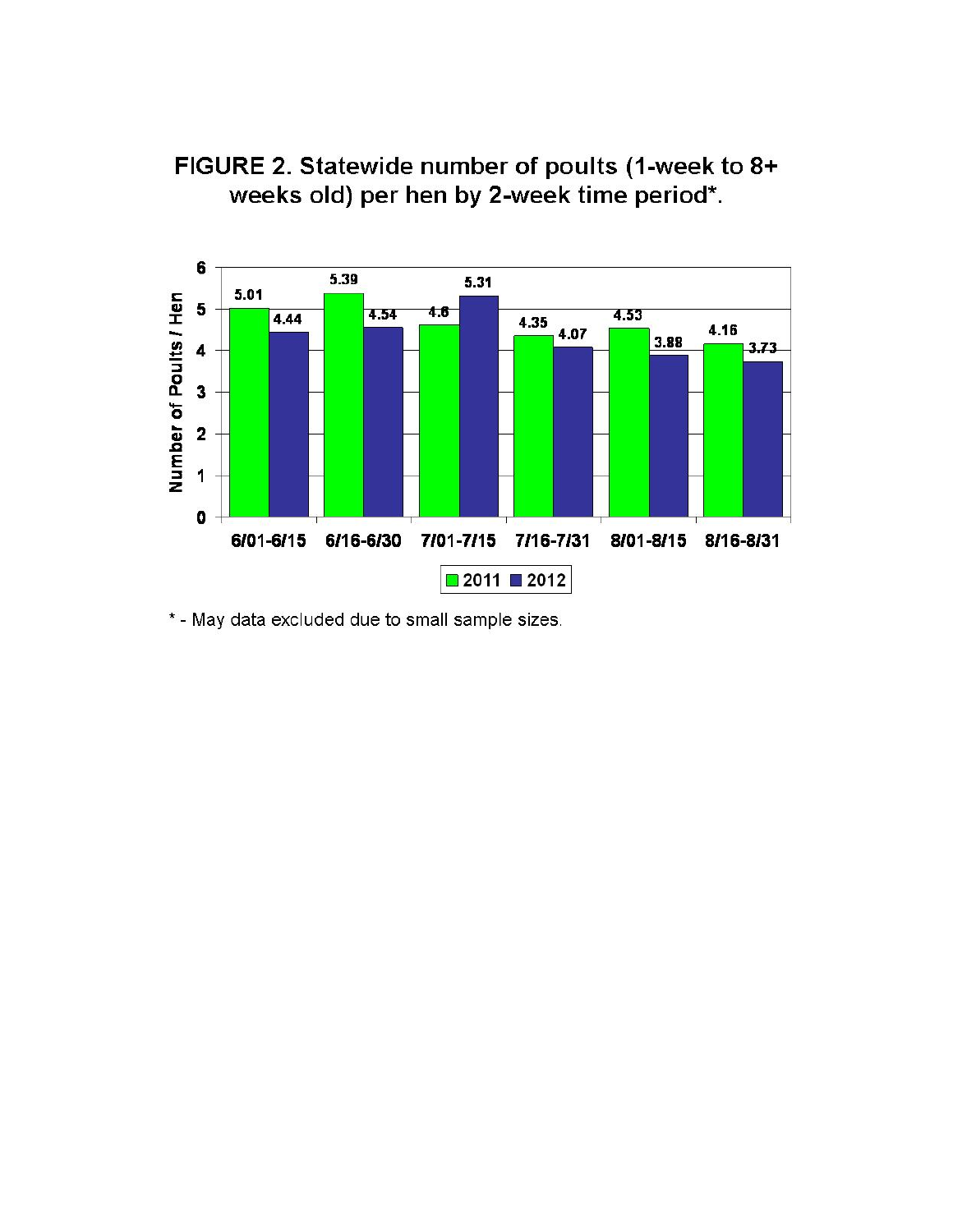| Region              | % June<br>$1 - 15$ | % June<br>16-31 | % July<br>$1 - 15$ | % July<br>16-31 | % Aug.<br>$1 - 15$ | % Aug.<br>16-31 | % Aug.<br>$1 - 31$ |
|---------------------|--------------------|-----------------|--------------------|-----------------|--------------------|-----------------|--------------------|
| <b>North</b>        | 3.50               | 5.20            | 8.50               | 5.93            | 4.50               | 5.13            | 4.81               |
| White Mtns.         | 7.00               | 5.90            | 9.25               | 3.67            | 4.38               | 4.20            | 4.33               |
| <b>West Central</b> | 1.09               | 5.56            | 5.57               | 3.25            | 5.28               | 5.05            | 5.20               |
| Southwest           | 5.36               | 4.21            | 5.28               | 4.67            | 4.29               | 3.90            | 4.13               |
| <b>East Central</b> | 4.15               | 3.71            | 4.87               | 4.72            | 4.35               | 3.38            | 3.84               |
| <b>Southeast</b>    | 5.27               | 4.58            | 5.21               | 3.80            | 3.36               | 3.27            | 3.34               |
| <b>Statewide</b>    | 4.44               | 4.54            | 5.31               | 4.07            | 3.88               | 3.73            | 3.84               |

TABLE 3. Regional number of poults per hen per time period\* (2012).

\* - May data excluded due to small sample sizes.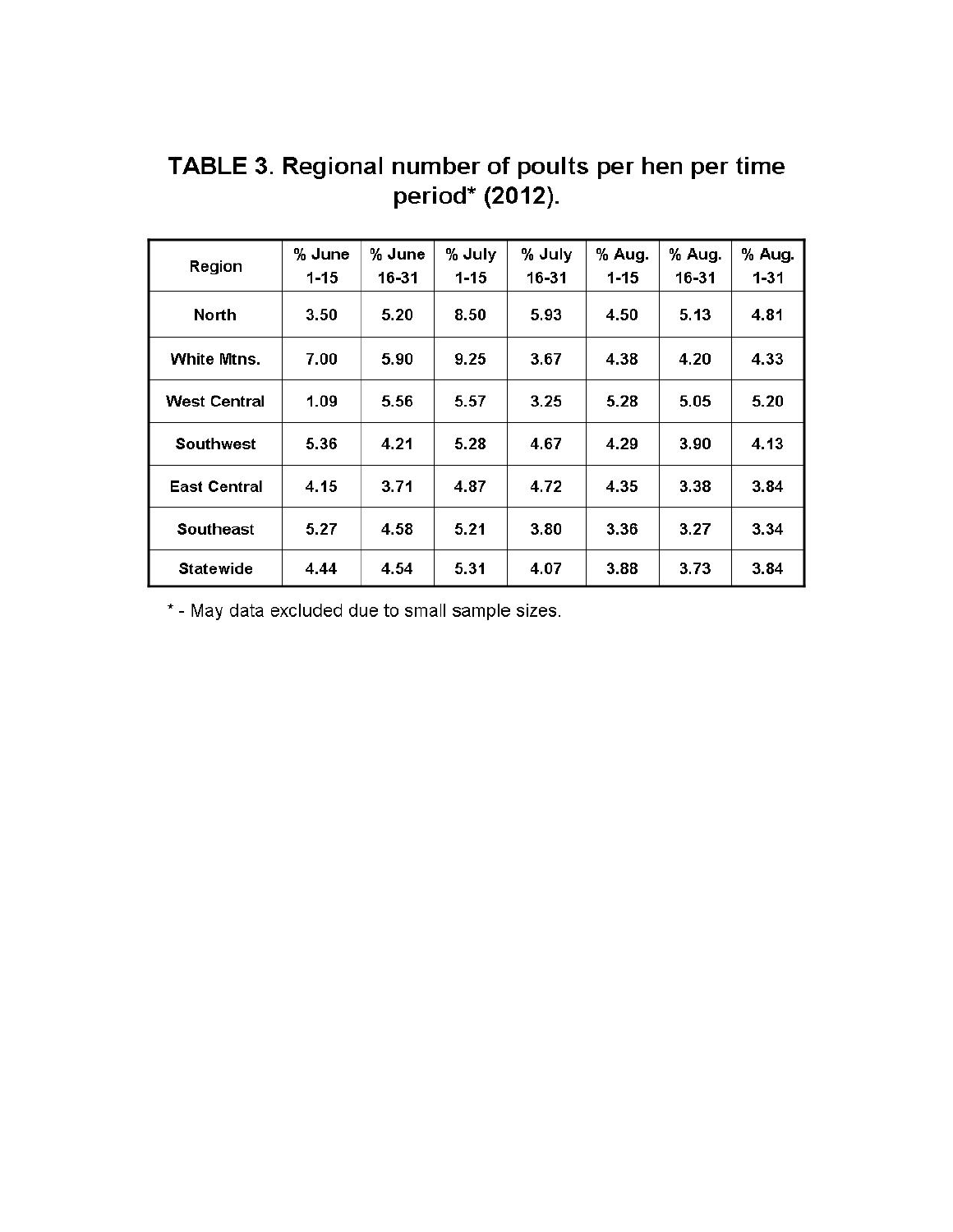

FIGURE 3. Regional and statewide number of poults (1week to 8+ weeks old) per hen in August (8/01-8/31).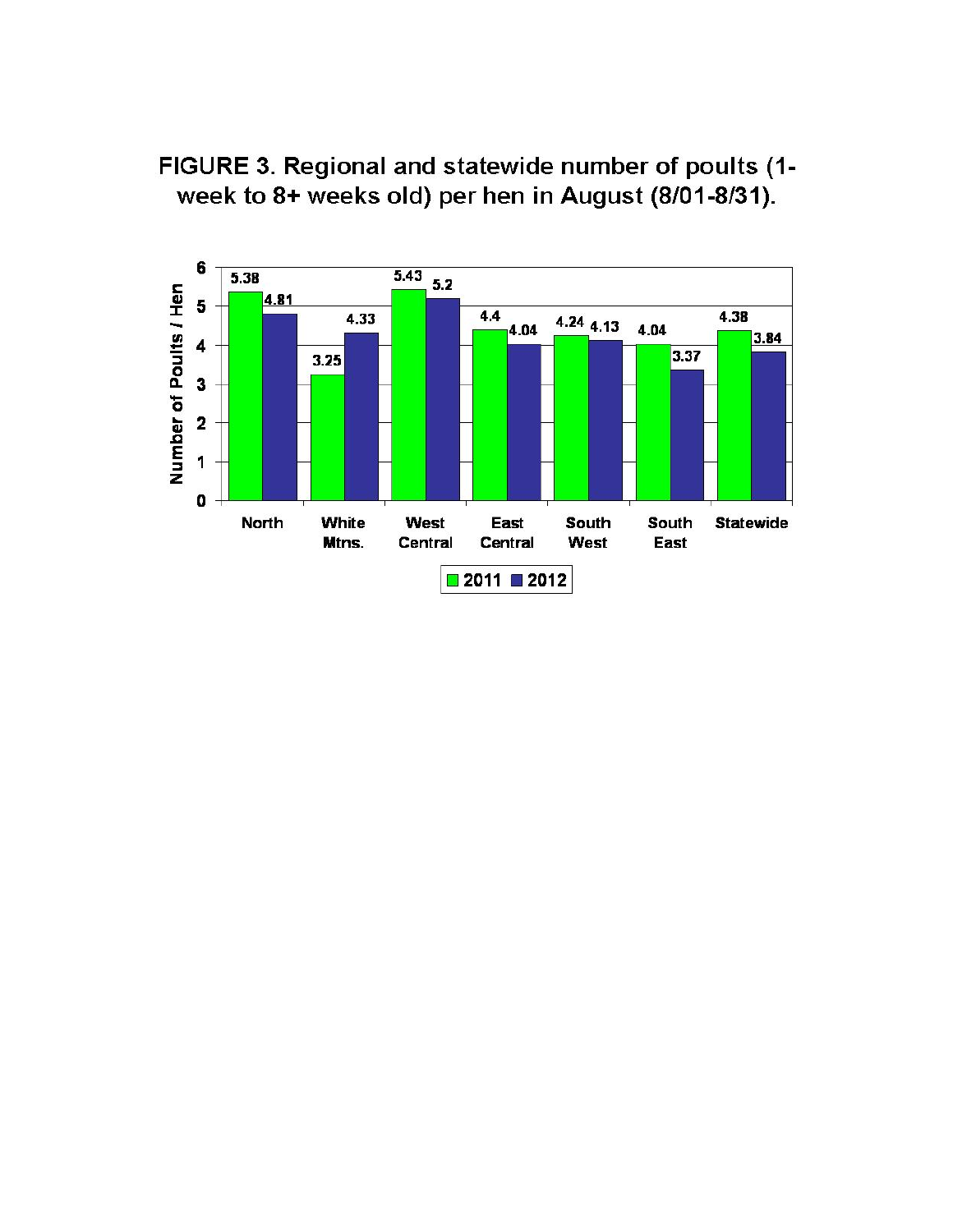| Region                                  | % May<br>$1 - 15$ | % May<br>16-31 | % June<br>$1 - 15$ | % June<br>16-31 | % July<br>$1 - 15$ | % July<br>16-31 | % Aug.<br>$1 - 15$ |
|-----------------------------------------|-------------------|----------------|--------------------|-----------------|--------------------|-----------------|--------------------|
| North<br>Avg. $=$ June 7                | 14.29             | 28.57          | 34.29              | 5.33            | 13.33              | 4.19            | 0.00               |
| White Mtns.<br>Avg. $=$ June 8          | 24.82             | 25.34          | 12.93              | 10.24           | 23.58              | 3.10            | 0.00               |
| <b>West Central</b><br>Avg. $=$ June 21 | 7.23              | 8.73           | 22.69              | 29.43           | 17.66              | 14.26           | 0.00               |
| <b>Southwest</b><br>Avg. $=$ June 10    | 8.62              | 31.38          | 17.36              | 24.02           | 15.15              | 3.47            | 0.00               |
| <b>East Central</b><br>Avg. $=$ June 9  | 11.16             | 25.64          | 27.45              | 15.35           | 16.14              | 4.25            | 0.00               |
| <b>Southeast</b><br>Avg. $=$ June 12    | 7.85              | 27.05          | 19.52              | 26.33           | 15.34              | 3.49            | 0.45               |

TABLE 4. Hatching dates per time period and region of the state (2012).